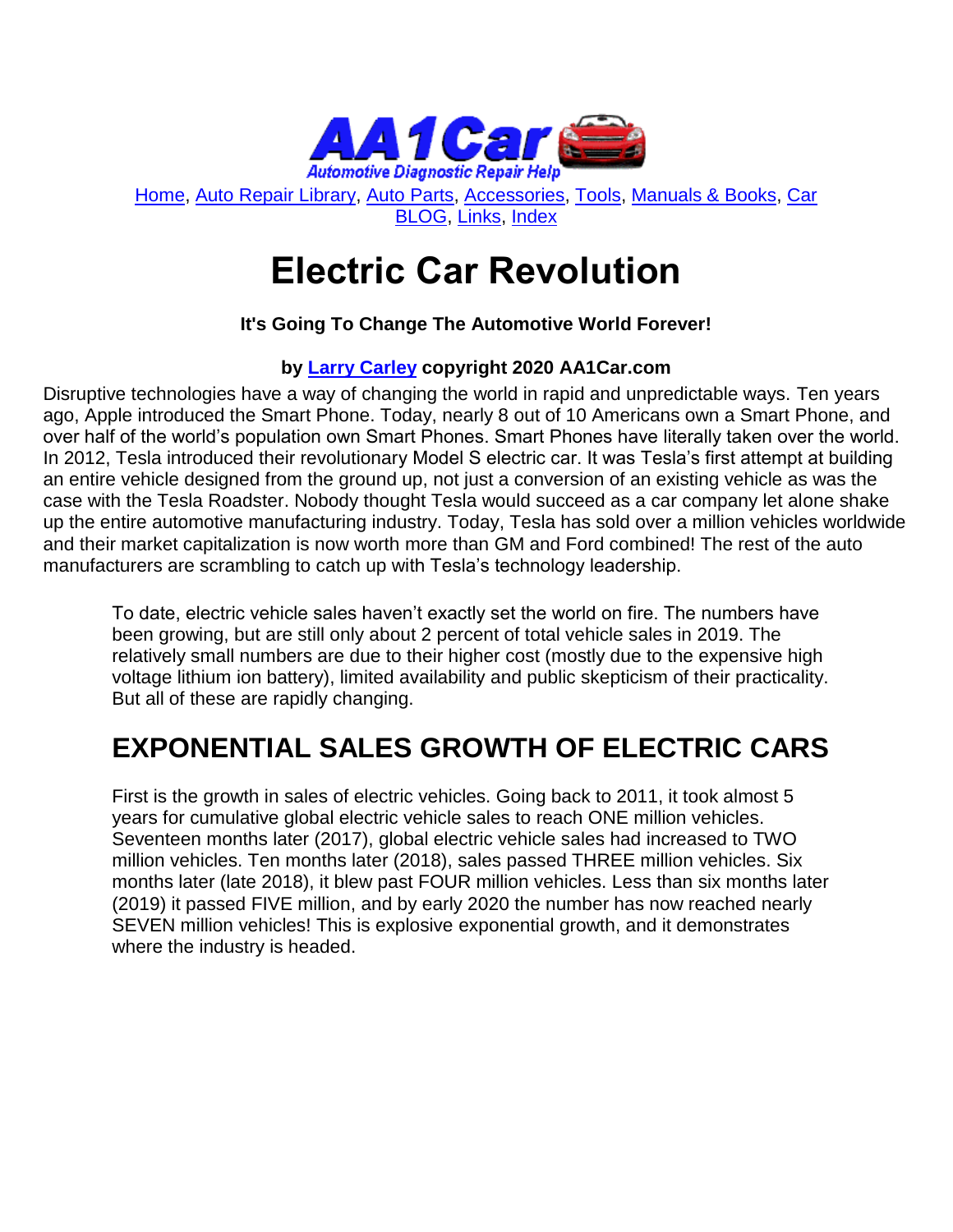

Virtually every auto maker is now working to develop and produce new generations of Plug-in Electric Vehicles (PEVs). Over the next five years, we will see not dozens, but several HUNDRED brand new electric vehicles for mass production. A report from Bloomberg New Energy Finance estimates that by model year 2021, there may be as many as FIVE HUNDRED new battery electric, plug-in hybrid electric and fuel cell models available for sale!



By 2040, electric vehicles are predicted to account for over 60 percent of all new vehicle sales. How quickly that happens depends on a number of variables including the global economy, government action (or inaction) regarding climate change, regulations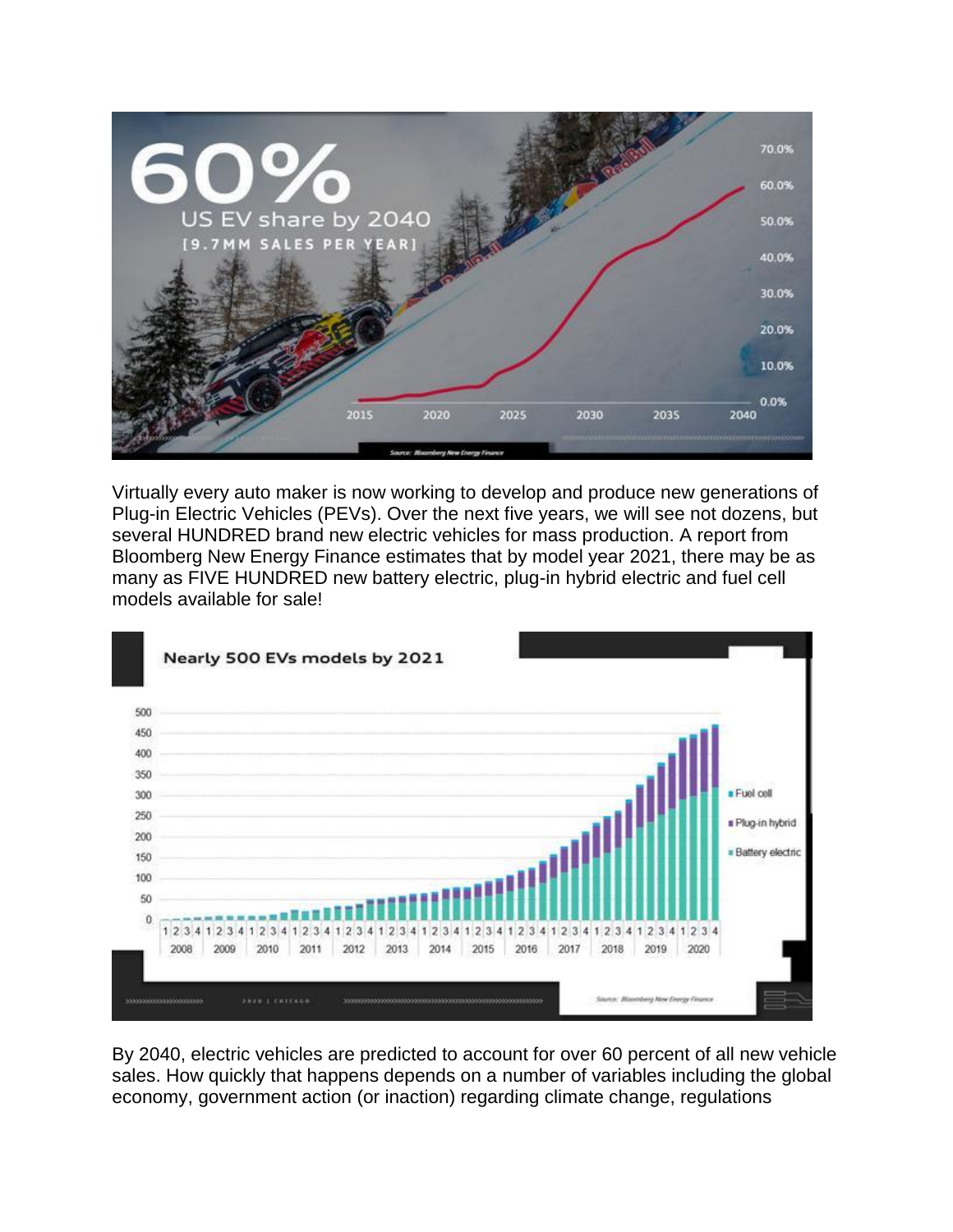regarding internal combustion engines, and ongoing improvements in battery technology , range and cost.

Right now, China has the highest number of electric vehicles compared to any other country in the world (three times that of the U.S.), while Norway has the highest percentage of electric vehicles on the road (over 50 percent of their vehicle population). In fact, Norway hopes to have nearly 100 percent of their vehicles fully electric within five years!

## **NEW ELECTRIC VEHICLES COMING**

The new vehicles include passenger cars (both traditional sedans as well as ultra high performance super cars), SUVs and light trucks. Some of the new models that have been announced to date include:

**Audi e-tron SUV**

**BMW i4**

**GM electric Hummer**

**Ford F-150 Electric pickup truck**

**Ford Mustang Mach-E SUV**

**Mercedes-Benz EQC**

**MINI electric hardtop**

**Nikola Badger electric pickup truck**

**Polestar 2 (made by Volvo)**

**Porsche Taycan electric sedan**

**Rivian R1t and R1s electric pickup trucks**

**Tesla Cybertruck**

**Tesla Model Y**

**Volvo XC40 Recharge SUV**

**Volkswagen ID.4**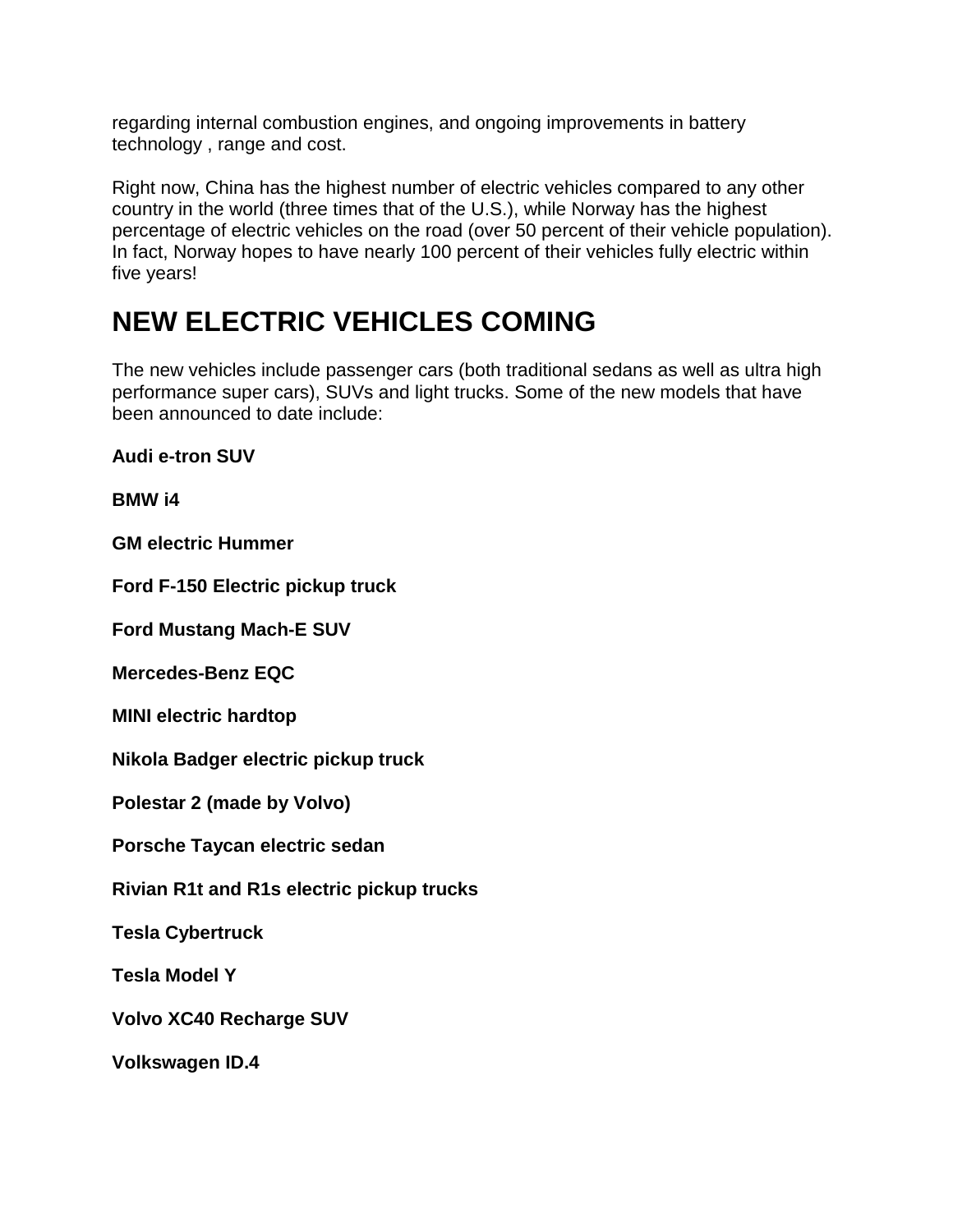The point is, consumers will have more and more electric vehicles from which to choose as auto makers start to seriously transition their product lines away from internal combustion engines and move toward PEVs.



*New Mustang Mach-E SUV will be a 2021 model, and will offer zero to 60 mph in under four seconds!* 



*Tesla Cyber Truck will be offered with single or dual motor options, and be capable of towing up to 14,000 lb. while going from zero to 60 mph in 6.5 seconds.*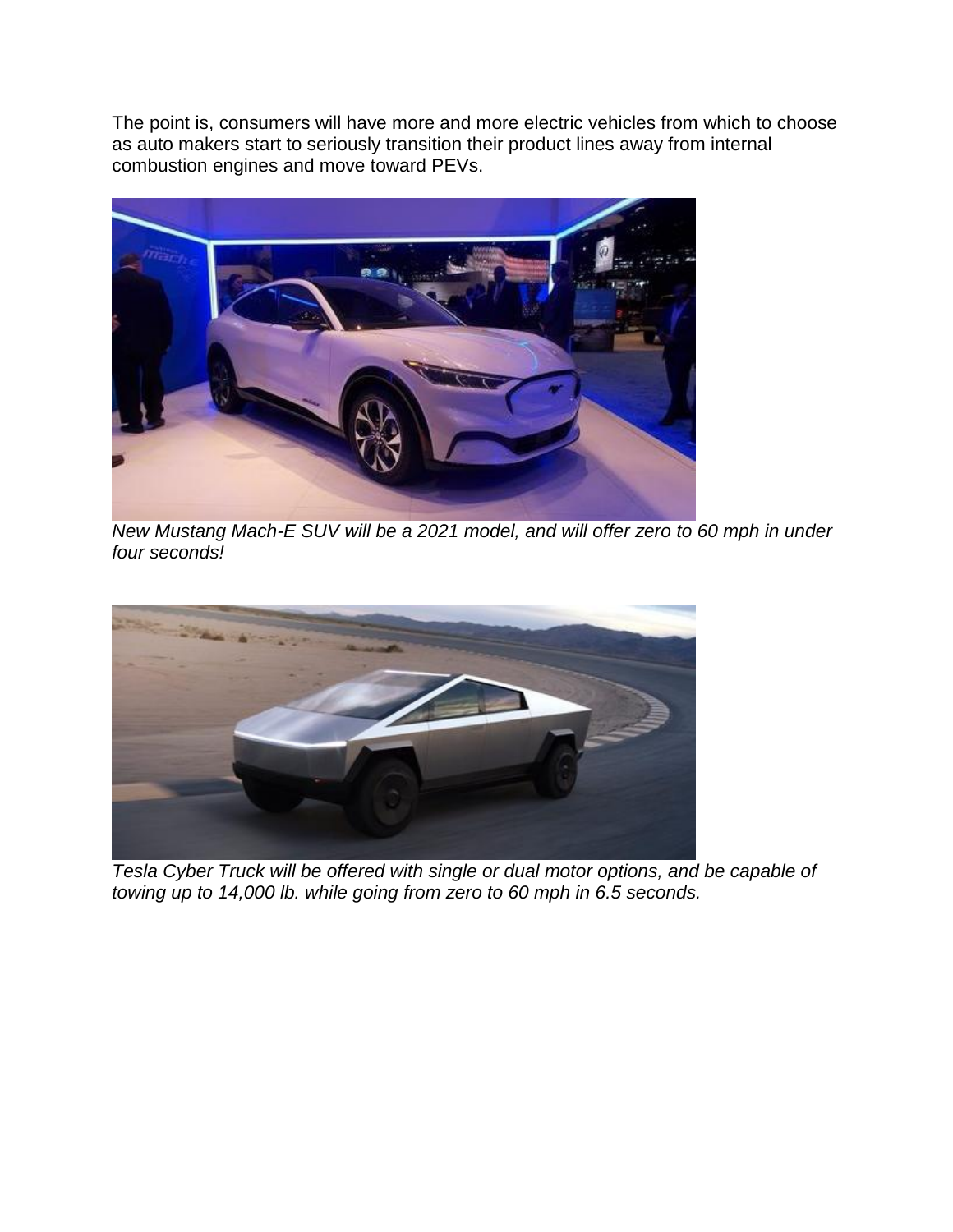

*Rivian electric pickup will have a range of more than 230, 300, and 400 mile depending on the battery pack. The 135-kWh model will be the fastest version with 754 horsepower and zero to 60 mph in 3 seconds! Who needs a Corvette with this kind of performance?* 

## **THE ISSUE OF PRICE**

Today, most electric vehicles are 20 to 25 percent more expensive than gasoline or diesel-powered vehicles because of their high voltage battery. However, battery costs are coming down as worldwide production ramps up. Over the past ten years, battery costs have already dropped 87 percent, and will continue to decline. By 2025, industry experts predict electric vehicles will sell for the same price as comparable gasoline or diesel-powered vehicles. In other words, there will no longer be a price penalty for buying an electric vehicle.

## **PERFORMANCE AND RANGE ANXIETY**

Many electric vehicles are capable of delivering impressive performance, accelerating from zero to 60 mph faster than many so-called gasoline-powered performance cars. Look at all the YouTube videos that have been posted of Tesla cars beating Mustangs, Hellcats and Corvettes at the drag strip. However, range anxiety remains a concern for some consumers even with electric vehicles that can travel up to 300 to 400 miles on a charge.

Range anxiety seems like a legitimate concern because if you run an electric car battery all the way down, you can't just get a jump start to get your car going again (at least not yet). Your car has to be towed to the nearest charging station or electric outlet to revive the battery. But most people who own electric vehicles say this has never been a real concern for them. The car tells you how much range you have left so you can plug into a recharging station or electrical outlet before the battery gets too low. There are also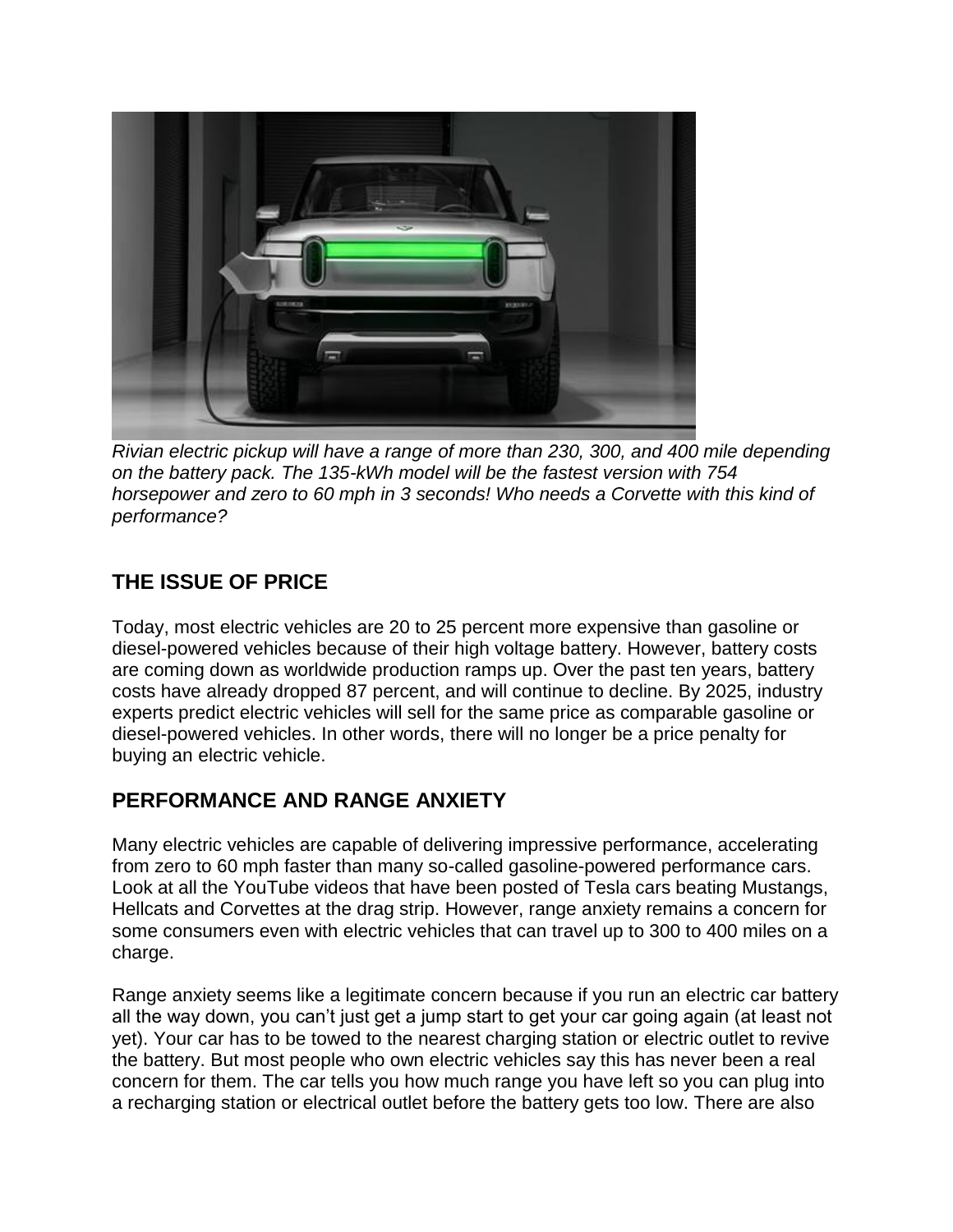Smart Phone apps that communicate with your vehicle to keep you informed about the battery's state of charge and remaining driving range. So if you pay attention and plan ahead, there's little likelihood of running the battery dead.

Most people also overestimate how many miles they typically drive. The average American drives only about 30 miles per day, and 98 percent of most trips are less than 50 miles. These kind of ranges are well within the capabilities of today's electric vehicles. And for situations were longer trips are necessary, the availability of charging stations is addressing that issue as well.



*A Bosch charging station with an electric Kia Soul.*

Nearly 80,000 public charging stations have been installed in recent years across the U.S., with tens of thousands more on their way. A growing number of stores and strip malls now have reserved parking spaces where people can plug in their electric vehicle for a partial charge while they shop. Some parking garages, commuter lots and public building also have charging stations that allow convenient recharging.

How does the current availability of electric vehicle charging stations compare with the availability of gas stations in the U.S.? As of early 2020, there are about 168,000 gas stations serving almost 280 million cars and trucks (that's one gas station for every 1,667 vehicles). As for the 1.5 million electric vehicles currently registered in the U.S., that's one charging station for every 18.5 vehicles. So on a per vehicle basis, there are actually more charging stations per vehicle than gas stations!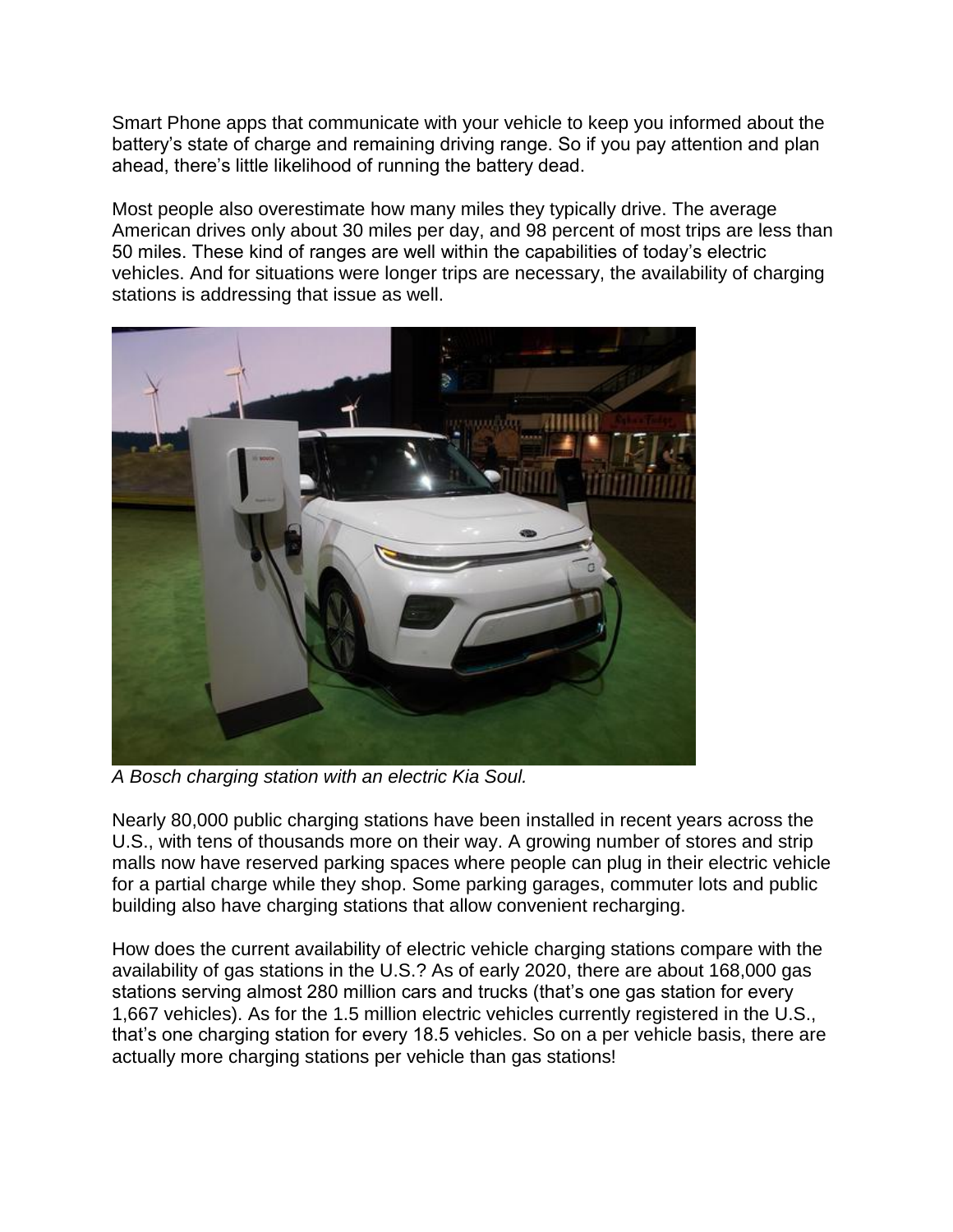The latest generation of super chargers can reduce charging times from hours to minutes. A 440v Tesla supercharger, for example, can achieve an 80 percent charge in under 40 minutes, and a 50 percent charge in about 20 minutes. It's still not as fast as refilling a gas tank on a conventional internal combustion-powered vehicle, but the recharging times continue to get faster and faster.

A 220v public or home charging station can typically increase the charge on a battery that is 40 percent charged up to 80 percent in about one hour. A full charge may take up to several hours to achieve.

The slowest charging is from an ordinary 110v electric outlet. A 110v electric outlet will typically deliver about 3 miles of range per hour of charging. Leaving the vehicle plugged in overnight will therefore give you about 24 to 30 miles of driving range. At this rate it may actually take a couple of days to fully charge a low battery.

## **GOVERNMENT INCENTIVES AND REGULATIONS**

To encourage the development and growth of the electric vehicle market, many government entities have offered various rebates and tax incentives to buy an electric vehicle. The reason for doing so is because carbon emissions from cars and trucks is second only to coal-fired power generation as the leading source of man-made carbon emissions. Reducing carbon emissions is essential if we are to minimize the effects of global warming and climate change.

In the U.S. automakers have received a \$7,500 tax credit for every electric vehicle they sell, up to 200,000 units. Six months after selling more than 200,000 vehicles, the tax credit drops to \$3,750, then drops to \$1,875 six months later, and eventually goes to zero. So as electric vehicle ramps up, most of the tax credits are going away. Even so, it's important to remember that the price difference between conventional internal combustion-powered vehicles and electric vehicles will also continue to narrow reducing the price penalty for buying electric.

One factor that may accelerate the shift to electric vehicles are proposals to actually ban the sales of new gasoline and diesel-powered vehicles in the future. Norway wants to phase out internal combustion engines by 2025, and Europe has proposed doing the same by 2030. The United Kingdom is talking about banning internal combustion engines by 2040. It's doubtful the U.S. would ever propose such a ban (except in California), preferring free market forces to determine how quickly the public adopts electric vehicles. Even so, the handwriting is on the wall that electric vehicles will proliferate and eventually dominate the market.

## **HOW ELECTRIC CARS WILL CHANGE EVERYTHING**

Internal combustion engines will be around for many years to come, but as electric vehicle sales continue to grow it will mean big changes for the auto service and repair industries, Big Oil and how we drive from point A to point B.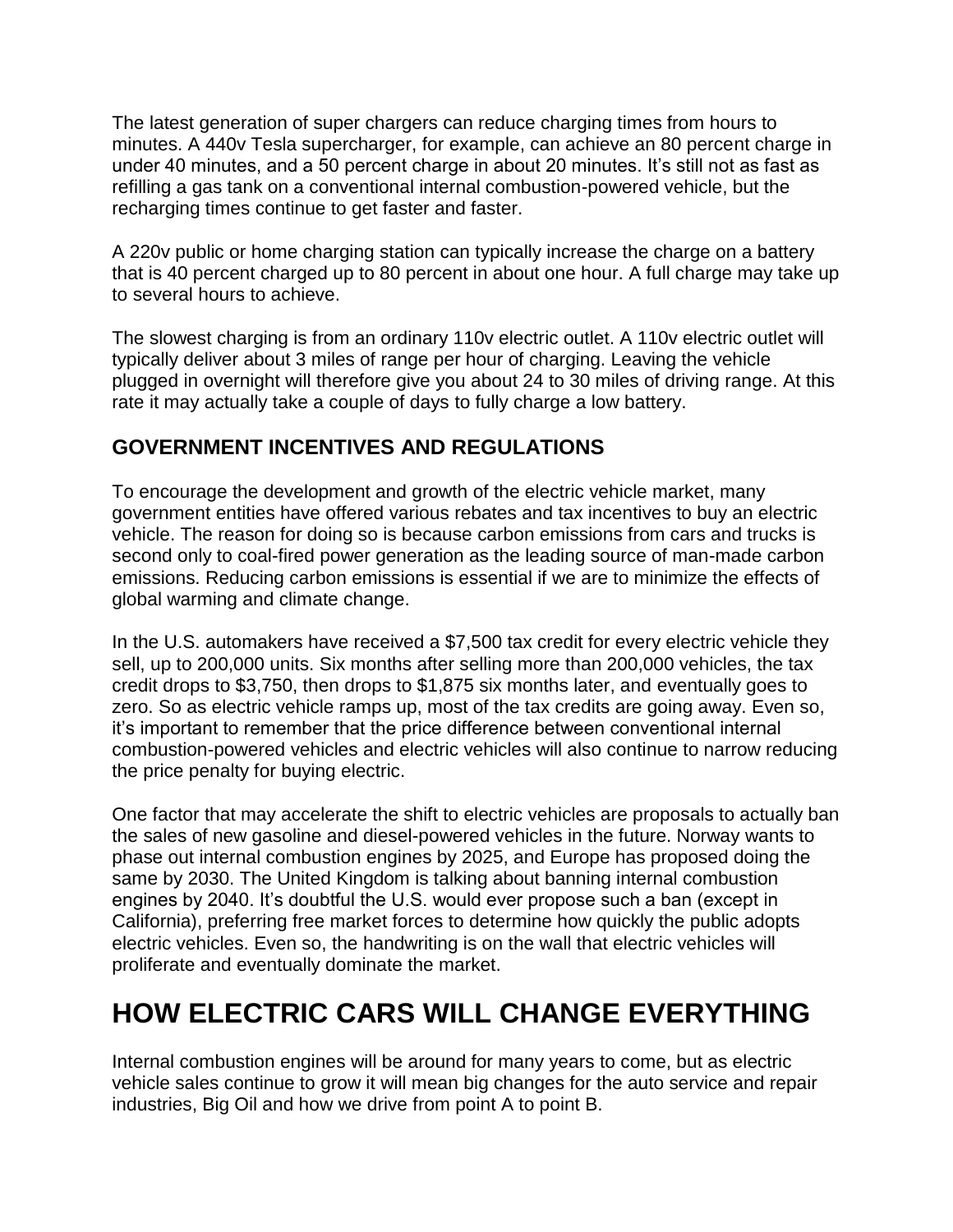Electric vehicles require almost no maintenance or service. There's no oil changes, no belts or spark plugs to replace, no filters to change (other than a cabin air filter or air filter for battery venting and cooling). Thanks to regenerative braking, brake pads are lasting upwards of 150,000 miles on most electric vehicles today. Consequently, new car dealers as well as independent aftermarket repair shops will see a decline in service revenue. The complexity of electric car technology also means many small repair shops will lack the training, experience and tools required to work on electric vehicles.

With every electric vehicle that is sold, Big Oil sees a drop in demand for gasoline and diesel fuel. The typical vehicle that travels 12,000 miles a year and gets 25 mpg burns about 500 gallons of fuel a year. With a plug-in electric vehicle, fuel consumption drops to ZERO gallons burned per year regardless of how many miles are driven. More electric vehicle sales, therefore, means less demand for gas and oil, less need for expanded drilling and fracking (and the environmental impacts that go with such endeavors), and lower profits for Big Oil.

So where will all the electrical energy come from to power the growing fleet of electric vehicles? Some of it will come from clean energy sources such as wind and solar. But realistically, much of it will come from conventional coal or natural gas-fired power plants and (horrors!) nuclear power.

Actually, nuclear energy is both powerful and clean (zero carbon emissions), assuming there are no 3-Mile Island, Chernobyl or Fukushima type disasters. A single nuclear power plant can produce ten times as much electricity as a large wind farm (200-plus windmills), and it can do it reliably and continuously 24/7 regardless of weather or wind conditions. Although only a couple of new nuclear power plants have been built in the U.S. in recent years, the growing demand for electrical power will certainly require building many more nukes to replace older plants that are nearing retirement, as well as old coal and gas-fired power plants.

According to the U.S. Energy Administration, demand for electric power in the U.S. will grow from 4178 TWh (billion kilowatt hours) in 2019 to over 5000 TWh by 2030, and possibly much more depending on how fast electric vehicles take over.

In addition to changes in the power generating industry and how and where power is made available to electric vehicles, advances in [self-driving technology](https://www.aa1car.com/blog/self_driving_cars.htm) will likely alter the driving experience itself.

If self-driving capabilities eventually make vehicles fully autonomous (meaning no driver input other than telling your car where you want to go), there may be a huge shift in the way people look at vehicles themselves. Cars may become simply a means of transportation rather than a status symbol. If you can't even drive the car, what difference does it make how fast it can go from zero to 60 mph? It becomes a tool to get you from one place to another . The route the vehicle takes and the speed at which it gets you there will be determined and controlled by a computer algorithm and V2V (vehicle-to-vehicle), V2I (vehicle-to-internet) and M2M (machine-to-machine)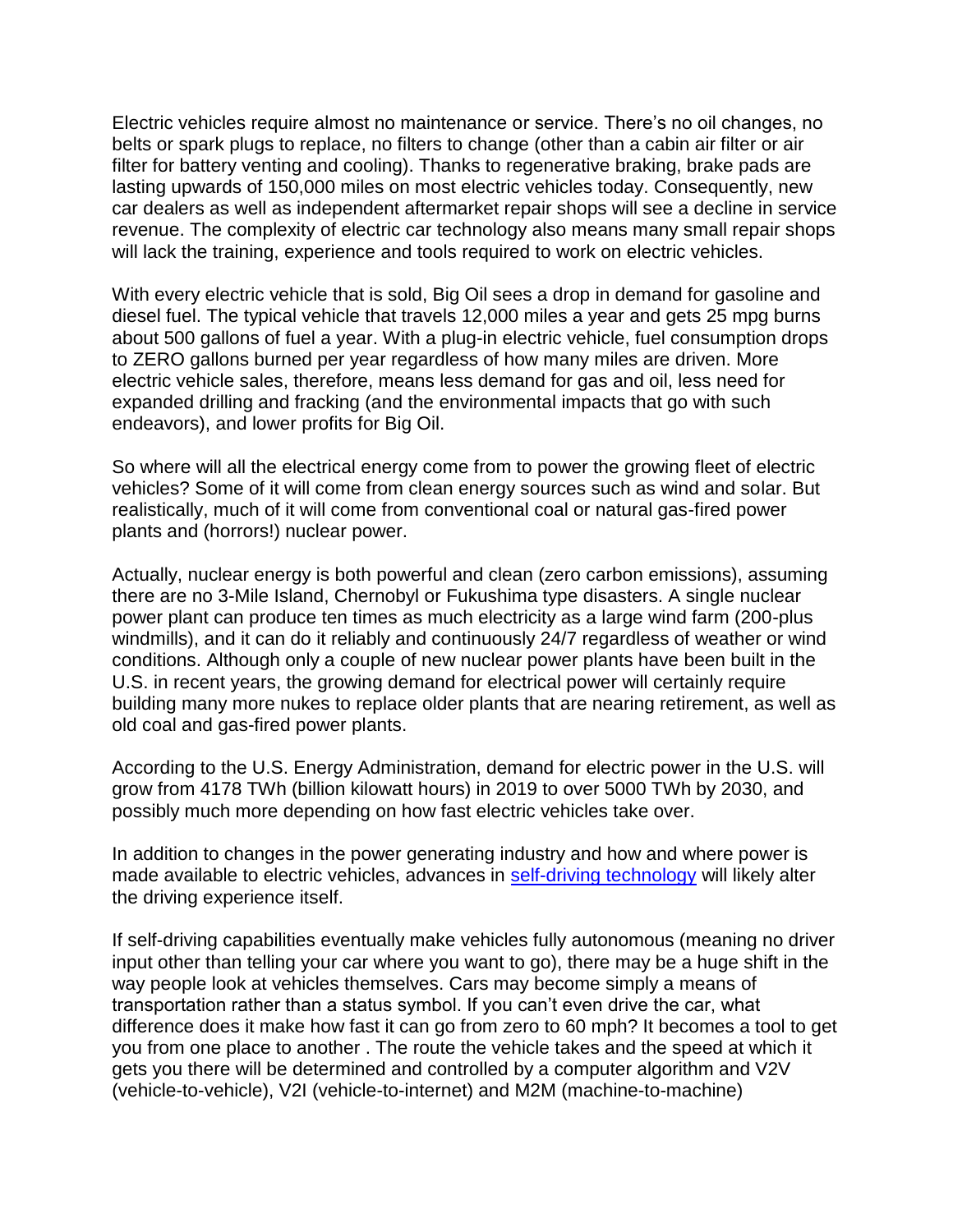communications via hi-speed 5G Wi-Fi connections. In other words, there will literally be no driving experience. Car makers will have nothing to sell consumers other than convenience and utility.



*Self-driving cars such as this Toyota LQ concept will totally change the driving experience from one that is active and requires driver attention and input to one that is totally passive.*

Some say private vehicle ownership may be replaced by some type of subscription transportation service. Why buy and maintain a vehicle when you can summon a selfdriving car to your front door via your phone app when you need to go somewhere. A driverless Uber-type vehicle shows up and you pay a flat rate per mile to get from A to B. No car payments, no car insurance, no license fees, no maintenance costs, no auto repair bills, no trade-in ripoffs at the dealership, no arm wrestling a car salesman to get the best price, no problems getting financing. You just join a car subscription service and pay by the mile. That would be a real change for most of us, yet many young urban dwellers are doing just that by forgoing car ownership and using ride-sharing or short term car rentals (such as Zip car) when they need to go somewhere that is not served by public transportation or within biking or walking distance.

Electric vehicles will certainly bring about dramatic changes in the next decade and beyond, and we can only guess where they may take us. But one thing is for sure, we stand on the cusp of a revolution in transportation technology that will be as lifechanging as the internet and the Smart Phone.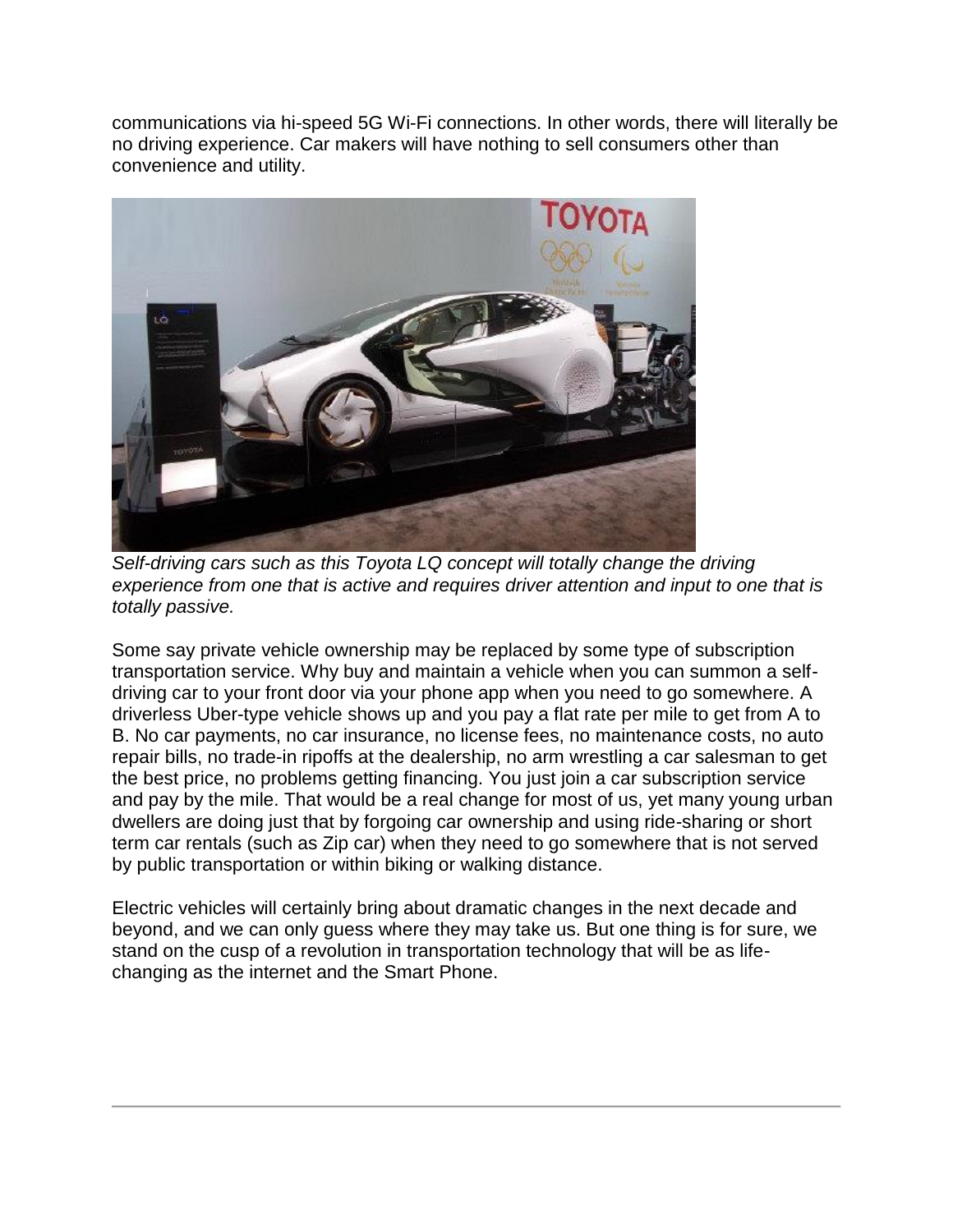**News Update: March 2020**

## **VW Announces Electric Vehicle Plans**

Electric vehicles are for millions, not just millionaires. That is the goal for Volkswagen Group since its commitment to the Paris Agreement on climate change last year. VW wants to be carbon neutral across its entire fleet of vehicles by 2050. A big step in that direction will be the launch of the new ID.4 electric SUV that is planned to go on sale within the next 12 months.



Based on the ID.CROZZ concept, the ID.4 is the second vehicle to use the Group's modular electric drive architecture (MEB), following the compact ID.3, and the first to be sold in America. The "ID" name stands for intelligent design, identity and visionary technologies, and the number 4 identifies the new model as a compact SUV segment.

"Climate change is happening, and it's time to do something about it," said Ralf Brandstätter, Chief Operating Officer of the Volkswagen brand worldwide. "That's where e-mobility comes in, and Volkswagen is pushing the pace of e-mobility for everyone."

With its high-energy battery pack in the floor, the ID.4 wraps a highly aerodynamic exterior around an open-space interior, with a cockpit controlled by touch or voice interactions. The ID.4 will initially be built with a rear-wheel-drive configuration, with a powerful, all-wheel-drive two-motor variation to follow. The ID.4 will have a range of more than 250 miles.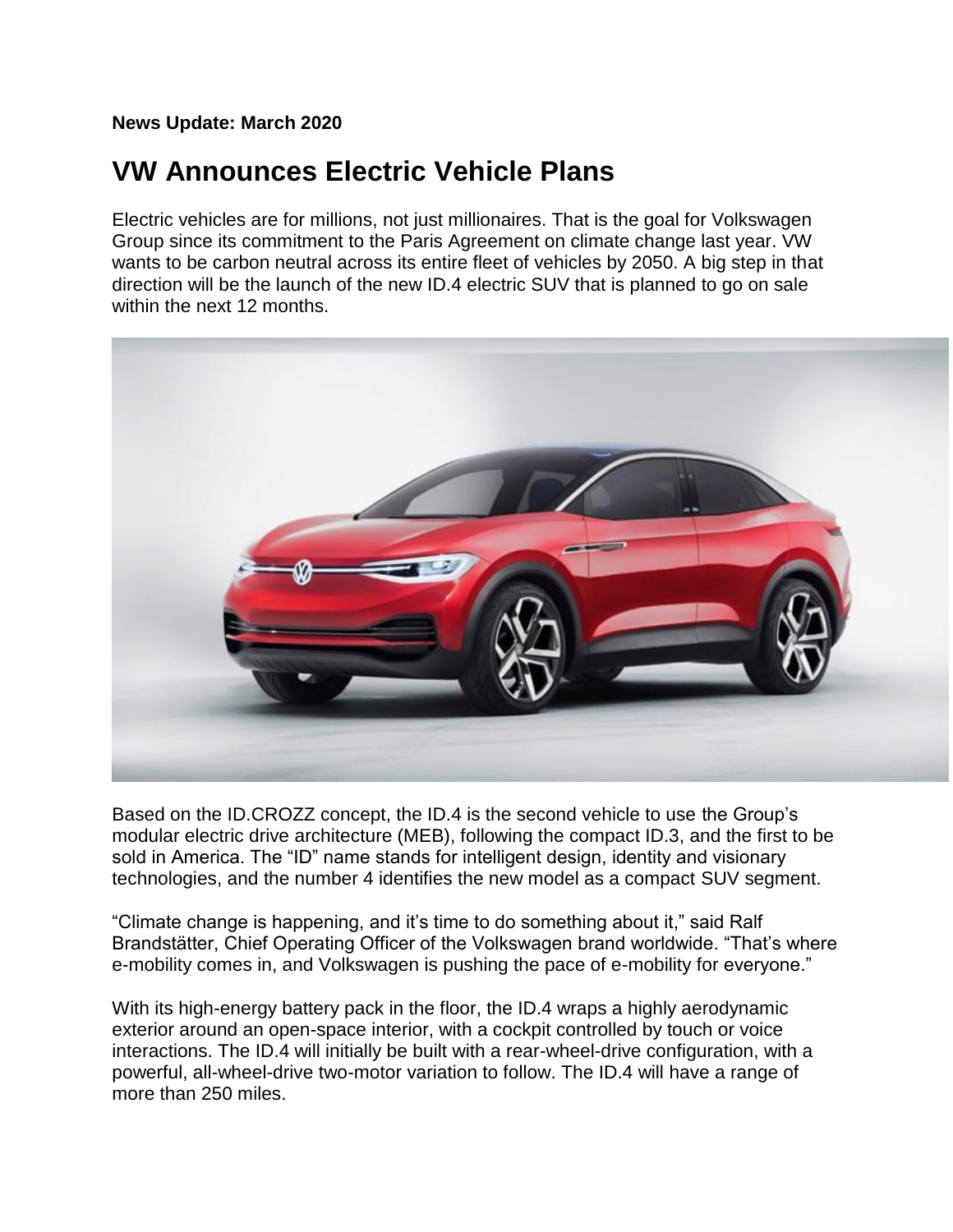The ID.4 will initially be produced at the VW Zwickau plant, with production expanding in 2022 to VW's plant in Chattanooga TN.

Volkswagen Group says its worldwide target for electric vehicle production is 1.5 million EVs by 2025. "We're going to invest 11 billion euros (\$12.3 billion) in electromobility, more than any other automaker, with the aim of getting it out of its niche and making it affordable for all," said Brandstätter."

## **News Update:April 27, 2020**

## **Toyota passes 15 million hybrid electric vehicles global sales**

Toyota crossed the symbolic milestone of 15 million hybrid vehicles sold since the 1997 launch of the Prius, the first full hybrid mass-produced car.

Now offered on 44 individual models across a wide range of size and body types, Toyota's hybrid electric technology has reduced CO2 emissions by more than 120 million tonnes worldwide. Toyota currently offers 20 different Hybrid Electric Vehicles (HEV) models in their Toyota and Lexus brands, which in 2019 accounted for 52 percent of total sales volume, and 63 percent in West Europe.

In Europe, the company has sold over 2.8 million hybrid cars, allowing it to be a leading automaker towards EU CO2 reduction targets of 25g/km in 2020 and 2021.

Toyota's hybrid technology not only reduces global warming CO2 emissions, it also allows drivers to cover more than 50 percent of their journeys in and around the city in zero emission mode, offering an affordable way to improve air quality in urban cities.

Toyota's decision to develop hybrid electric vehicles started over 25 years ago when Takeshi Uchiyamada led a team to develop a car for the 21st century, one which would reduce greenhouse gas emissions and other harmful pollutants. The first-generation Prius was launched in 1997 around the time of the Kyoto Protocol signing, which gave new momentum to the environmental movement.

Although hybrid vehicles have been a big success for Toyota, they believe the future will be a mix of Plug-in Hybrid vehicles (PHEV), Fuel Cell (FCEV) and Battery Electric (BEV) vehicles. By 2025, Toyota plans to launch 40 new or updated electrified vehicles, including at least 10 Zero Emission (ZEV) vehicles.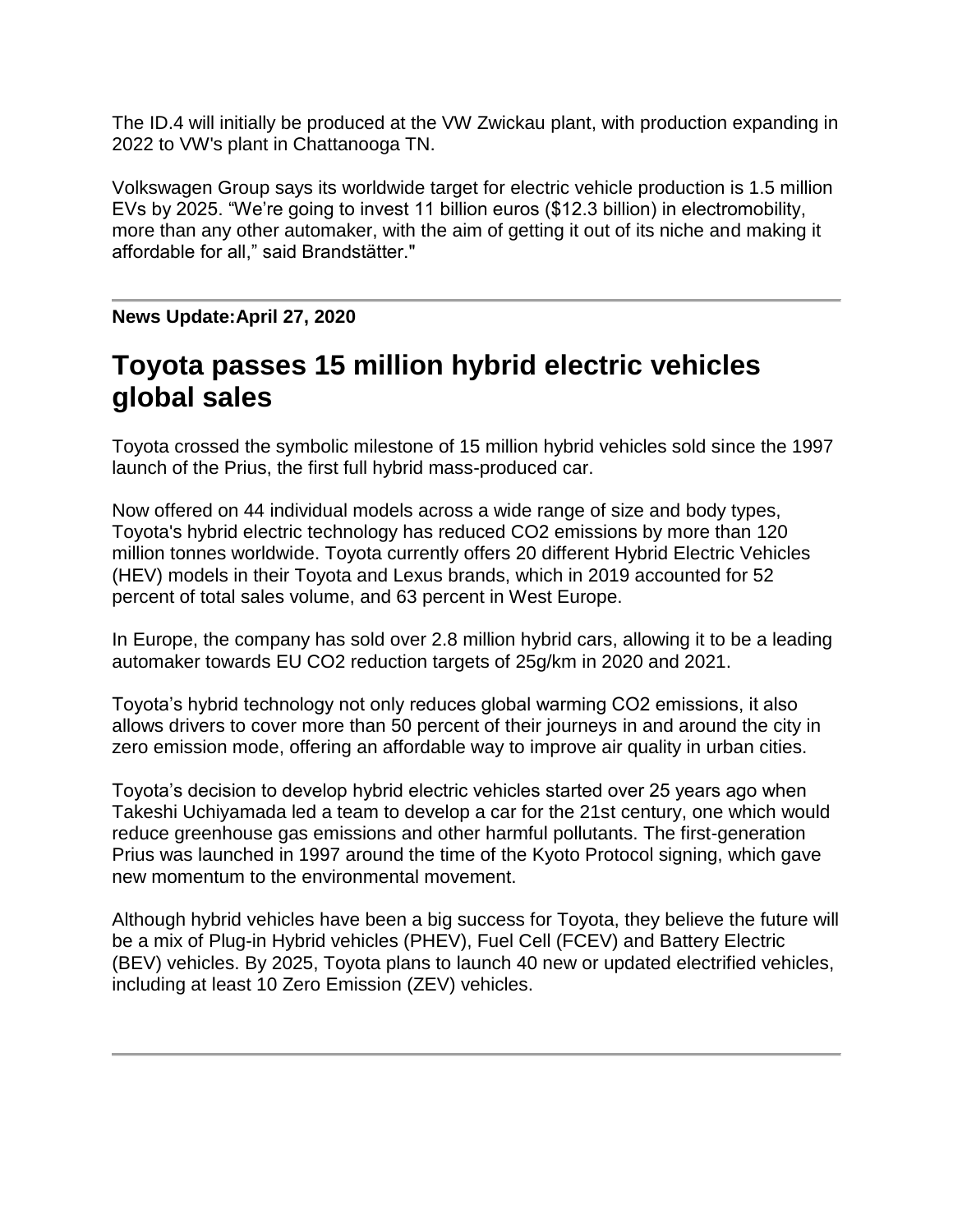**News Update: August 8, 2020**

## **GM Announces New Line of All-Electric Vehicles**

GM announced plans to build the Cadillac Lyriq, an all new electric luxury SUV that has a range of more than 300 miles using GM's latest battery technology. The Lyriq will begin production first in China, then the U.S. in late 2022.



The Cadillac Lyriq is just one of 20 new electric vehicles that GM plans to bring to market by 2023. The Lyriq will be built on a new modular platform that can be configured up to 19 different ways, depending on the model. These include 400 and 800 volt battery packs with capacities ranging from 50 to 200 kWh. The modular platform can also be fitted with front, rear or all-wheel drive. The Cadillac Lyriq will initially be offered with rear-wheel drive and a performance-oriented all-wheel drive package. It will also have a 100 kilowatt-hour battery pack that can handle DC fast charging rates over 150 kilowatts and Level 2 charging rates up to 19 kW.

Key to GM's new electric vehicles are all-new battery packs. The Ultium battery has a nickel-cobalt-manganese-aluminum chemistry that uses aluminum in the cathode to reduce the need for rare-earth materials such as cobalt more than 70 percent. The next generation Ultium batteries will be manufactured at a new factory now being built in Lordstown, Ohio.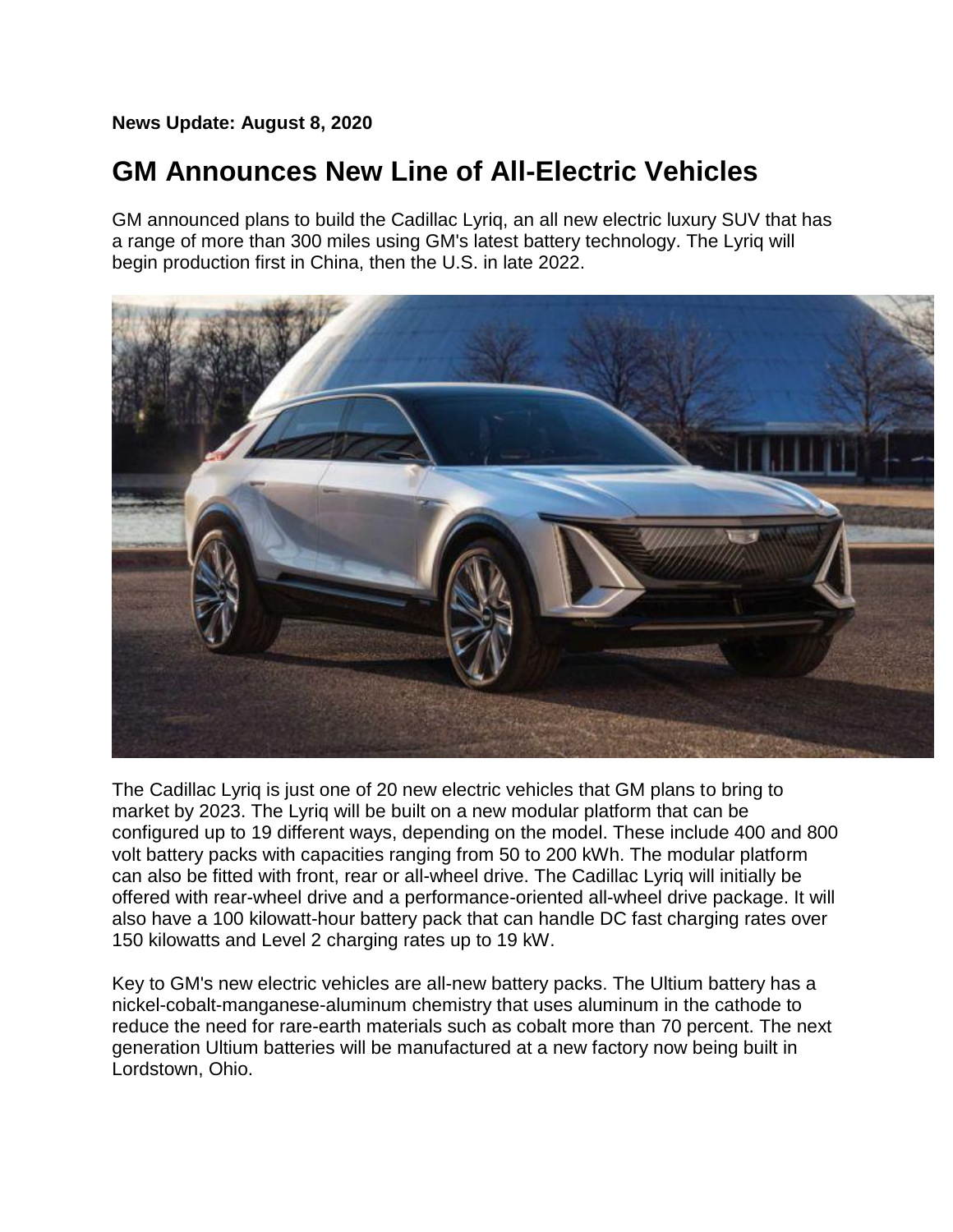## **Everything You Want to Know About Electric Cars**

### **Volkswagen press release: Aug 18, 2020**

The electric revolution will be coming soon to a street near you. Volkswagen will soon reveal the production version of the ID.4 electric SUV, part of a worldwide strategy to deliver millions of electric vehicles to help combat global climate change.

Electric vehicle owners know the joys of driving and owning a battery-powered model. But if you are on the fence about whether an electric vehicle may be right for you, VW put together this Q&A to answer your questions.

## **OWNING AN ELECTRIC VEHICLE**

#### **Why should I buy an electric vehicle?**

Electric vehicles have zero direct emissions from driving and can help reduce carbon dioxide emissions compared to traditional vehicles. Researchers suggest that there may be no way to combat global warming without millions of electric vehicles worldwide. They are fun to drive and quiet on the road, plus you can recharge them at home. They are also far more efficient at using energy compared to liquid fuel vehicles, which waste about two-thirds of their fuel as heat and friction.

Simply put: Electric vehicles are the future of personal transportation.

### **Why is Volkswagen building so many EVs?**

VW has pledged to make its global business carbon neutral by 2050, and electric vehicles will help make that possible. By 2025, VW plans to build about 1.5 million electric vehicles a year worldwide, including vehicles produced at its new U.S. factory in Chattanooga Tennessee.

#### **Are Electric vehicles as safe as regular vehicles?**

Yes. All VW electric vehicles are subjected to intense safety testing. They must meet rigorous safety standards and crash tests required by law, and often exceed these standards.

### **Are the batteries in EVs just versions of what I have in my phone or laptop?**

While most electronics use some form of lithium-ion battery today, the chemistry and design of an EV battery is quite different than those used in consumer electronics.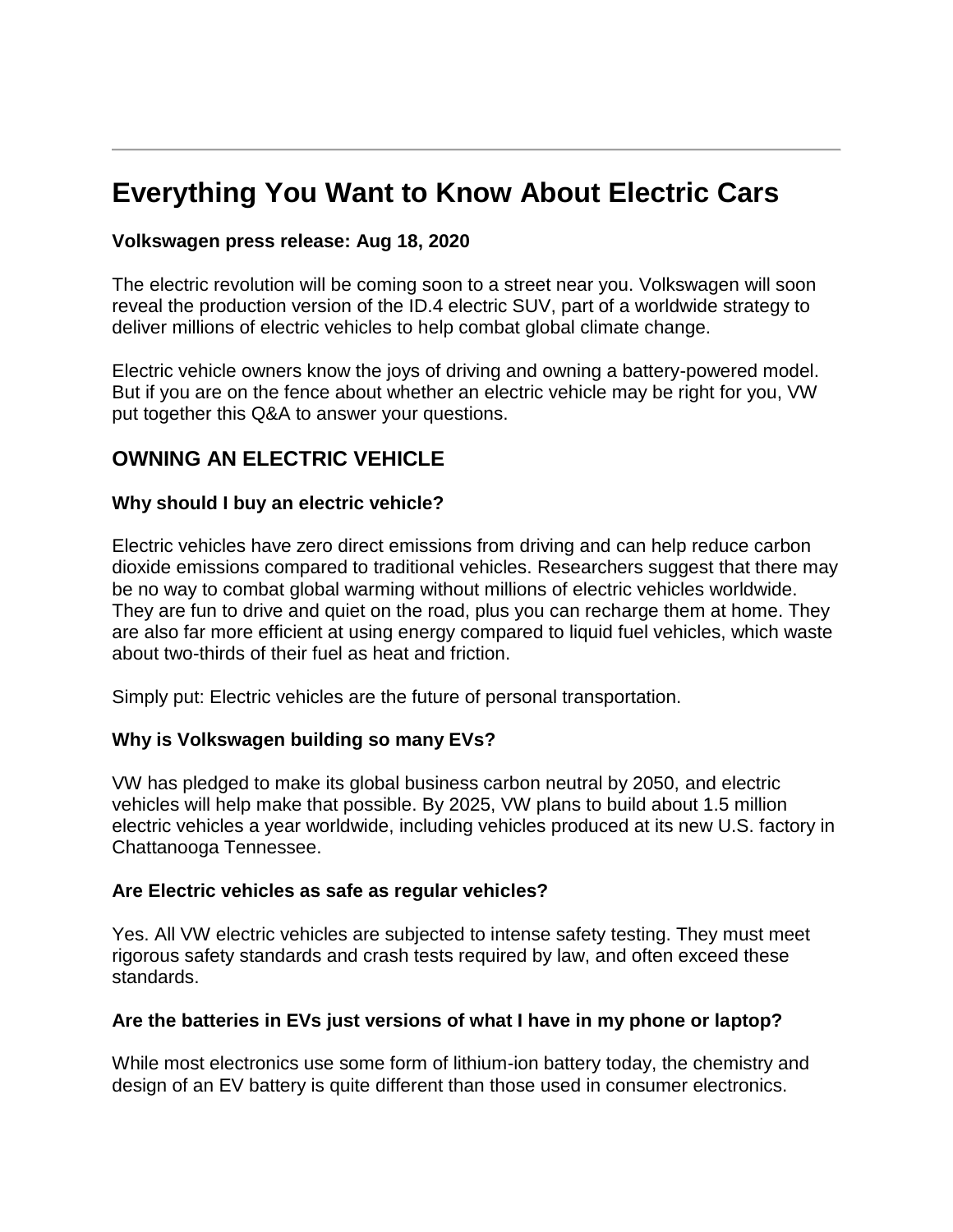### **The battery in my phone only lasts a few years. Will I have to replace the battery in my EV?**

EV batteries in vehicles are not designed to be replaced like those in phones, and it is rare for an EV owner to face that issue. EVs are designed to provide a certain amount of power for many years of ownership. While all batteries can lose charging capacity over time, VW EVs have several strategies to help combat that process, from liquid cooling to energy reserves. For example, the Volkswagen e-Golf came with an eightyear or 100,000-mile (whichever occurs first) limited warranty on the battery pack.

## **CHARGING AN ELECTRIC VEHICLE**

## **How long does it take to charge an EV?**

That depends on how much power the charger can provide, and how fast the vehicle can accept it. There are three general levels of charging power:

**Level 1** is your typical 120-volt plug. Most EVs can get roughly 2-5 miles of range per hour of charging at one.

Level 2 chargers are the most common; they run off 240-volt circuits and can add about 12-25 miles per hour of charge. Most charging is either Level 1 or 2, and about 80 percent of all vehicle charging takes place at home.

**Level 3** is commonly known as DC fast charging and requires special equipment with heavy-duty cables and inverters. These systems typically are only found at public charging stations and used for occasional recharging on long-distance drives. A Level 3 charger can recharge an EV battery to 80 percent capacity in roughly 30-40 minutes. (Charging speeds at a DC fast charger slow for the final 20 percent of capacity due to heat buildup.)

Because the power coming out of an outlet is typically alternating current (AC), and vehicle batteries rely on direct current (DC), that electricity has to be converted, and the vehicle's onboard converter can only handle a certain amount at a time. That is why fast charging uses DC. It bypasses the onboard converters. Charging times can also be affected by temperature extremes; very hot or cold weather can slow charging rates and lower the total amount of energy the battery can hold.

## **Can I plug in anywhere, or to any EV charger?**

Not quite. All Level 1 and Level 2 chargers use the same standard plug, but there are different plugs for DC fast charging. It can be a bit frustrating, but more automakers are moving to use the Combined Charging Standard (CCS) already used on all Volkswagen Group EVs.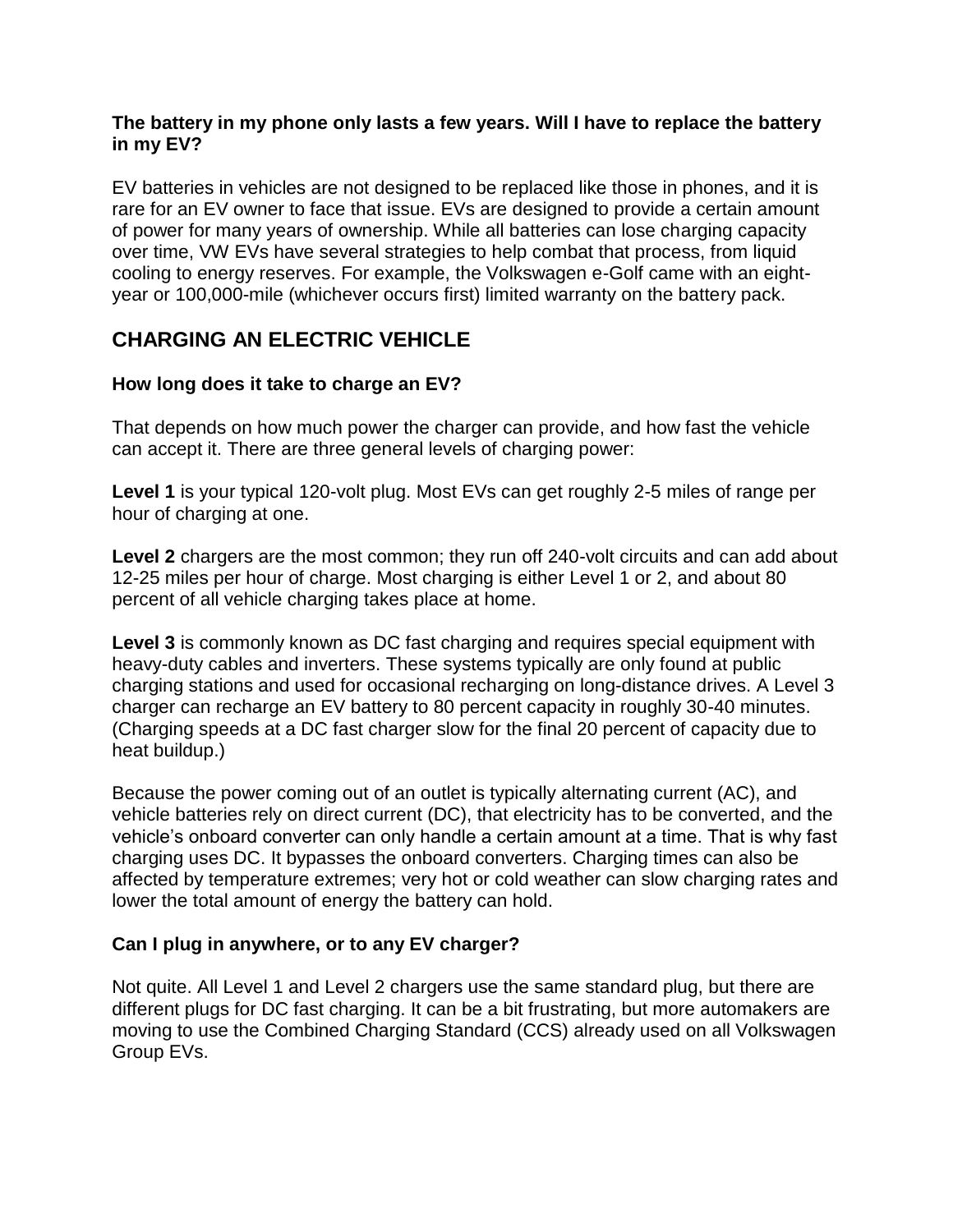Volkswagen EVs come from the dealer with a Level 1 charger that plugs into a standard three-prong, 120-volt outlet. However, if you have a driveway or a permanent parking place, you will likely want to get a Level 2 charger installed at your home. Many apartment buildings and parking garages are also installing Level 2 chargers nationwide. There are about 59,000 public Level 2 CCS chargers available in the United States, along with about 2,500 CCS DC fast chargers, and more are being built.

## **What if I do not have a set parking place?**

That is one of the challenges that VW, along with companies like Electrify America, have been working to overcome. Some EV owners may be able to rely on charging at their workplaces, or paid public charging. Other firms are building chargers that can be added to public streets.

## **How much energy does an EV battery pack hold?**

The non-scientific answer is: A lot. According to federal energy data, the average U.S. home uses 30.5 kilowatt-hours of energy a day. The smallest battery pack in the Volkswagen ID.3 electric hatchback sold in Europe could power that typical home for a day and a half. The largest available pack for the ID.3 holds 82 kilowatt-hours of energy – or roughly 5,500 times that of your smartphone.

## **Can I plug my vehicle into an outdoor charger if it is raining?**

Electric vehicle charge ports and plugs use software to confirm they're properly connected before sending electricity to a battery, and they're designed to work in all weather conditions.

## **DRIVING AN ELECTRIC VEHICLE**

## **EV people say driving one is fun. What's so fun about it?**

It is the very nature of electric driving. Your gas-powered engine makes its maximum torque and horsepower when it revs up to a few thousand revolutions per minute. An electric motor makes its maximum torque the instant it begins spinning, and it makes for a great driving experience. The last generation Volkswagen e-Golf was as quick to 30 mph as the same-generation Volkswagen GTI, even though the GTI had nearly 100 horsepower more than the e-Golf.

Volkswagen EVs will come in rear-wheel-drive and all-wheel-drive versions, and the VW electric vehicle chassis locates the battery at the bottom of the car, giving it a low center of gravity designed for better handling.

EVs are also quiet to drive because there is no engine noise or exhaust noise.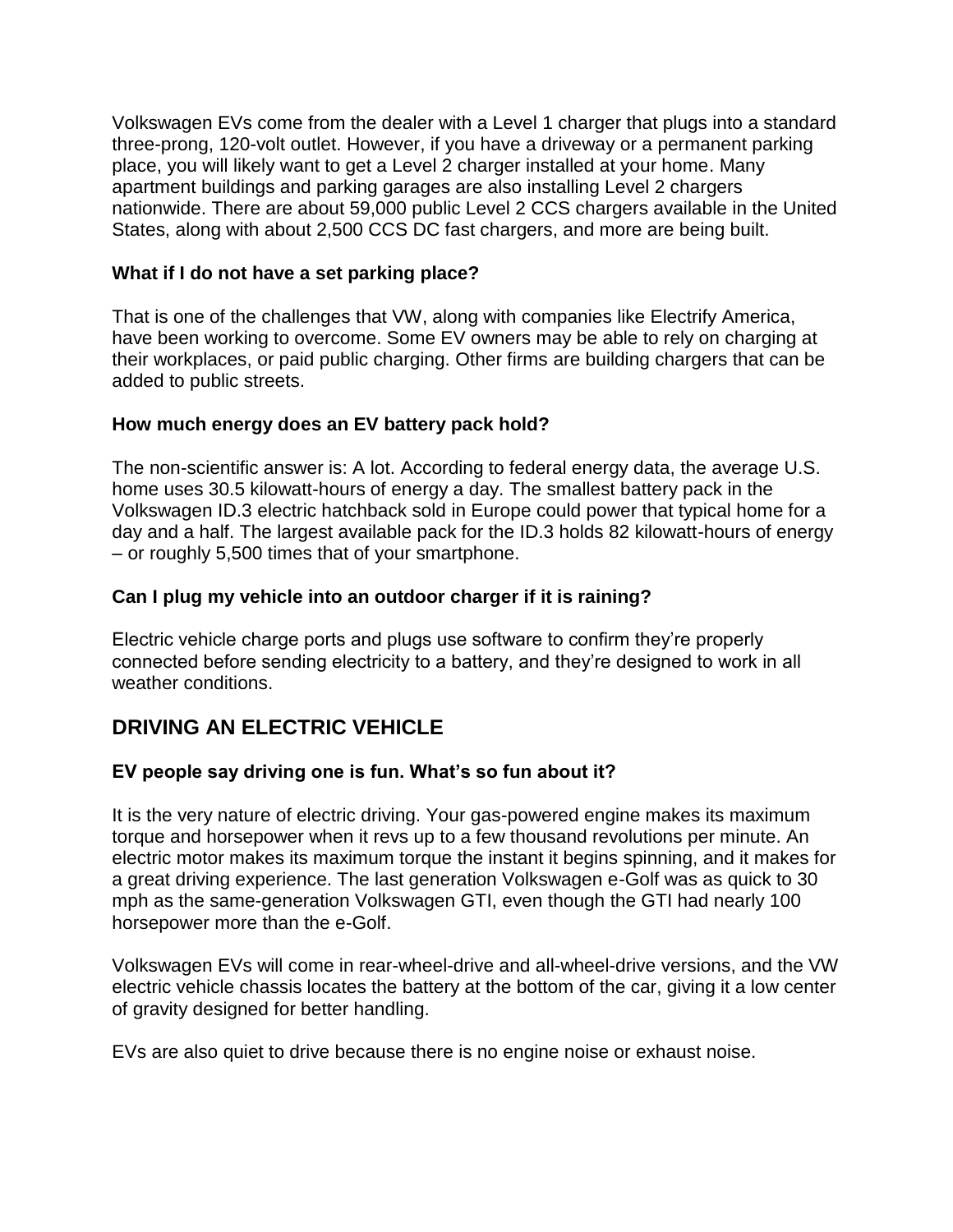### **How far can I go in an EV?**

Every EV in the United States has an EPA rated range estimate for a full charge. In daily use, EVs offer a constantly updated estimate of available range, based on your current driving data, your recent past driving history and other factors such as temperature and HVAC usage. Your range estimates may be lower in winter or higher in summer than the official number; batteries tend to work best at moderate temperatures and lose some capacity in extreme cold or heat.

### **What about range anxiety? Is it something I should worry about?**

Range anxiety can happen to EV owners, but it is no different than planning your fill-ups in a gasoline-powered vehicle. According to federal data, the average American commuter was traveling about 35 to 40 miles per day before the pandemic; the next generation of Volkswagen EVs starting with the ID.4 are engineered to have EPA estimated ranges that well exceed those daily driving needs. Beyond that, the number of public charging stations continues to grow, and more tools than ever are available to help EV drivers find a charging spot.

### **What is regenerative braking?**

EVs all work the same way: Batteries feed electric power to a motor, which turns the wheels. One of the ways EVs can help save energy is by regenerative braking, which simply reverses that flow -- using the wheels to turn the motor and send power back into the batteries.

VW EVs have a sophisticated set of sensors and software that lets drivers decide how much regenerative braking they want, and whether they want the system to kick on the moment they take their foot off the accelerator pedal. At higher speeds, you may want to coast as far as possible. In stop-and-go traffic, the regenerative braking can make driving even more efficient.

While regenerative braking can handle a lot of speed reduction, EVs do also have traditional friction brakes. The software system ensures a safe engagement of the traditional brakes as needed.

### **What kind of tires do EVs have?**

EVs typically come with low rolling resistance tires that help extend their range while still providing assured handling. These typically do not cost more to replace than comparable regular tires.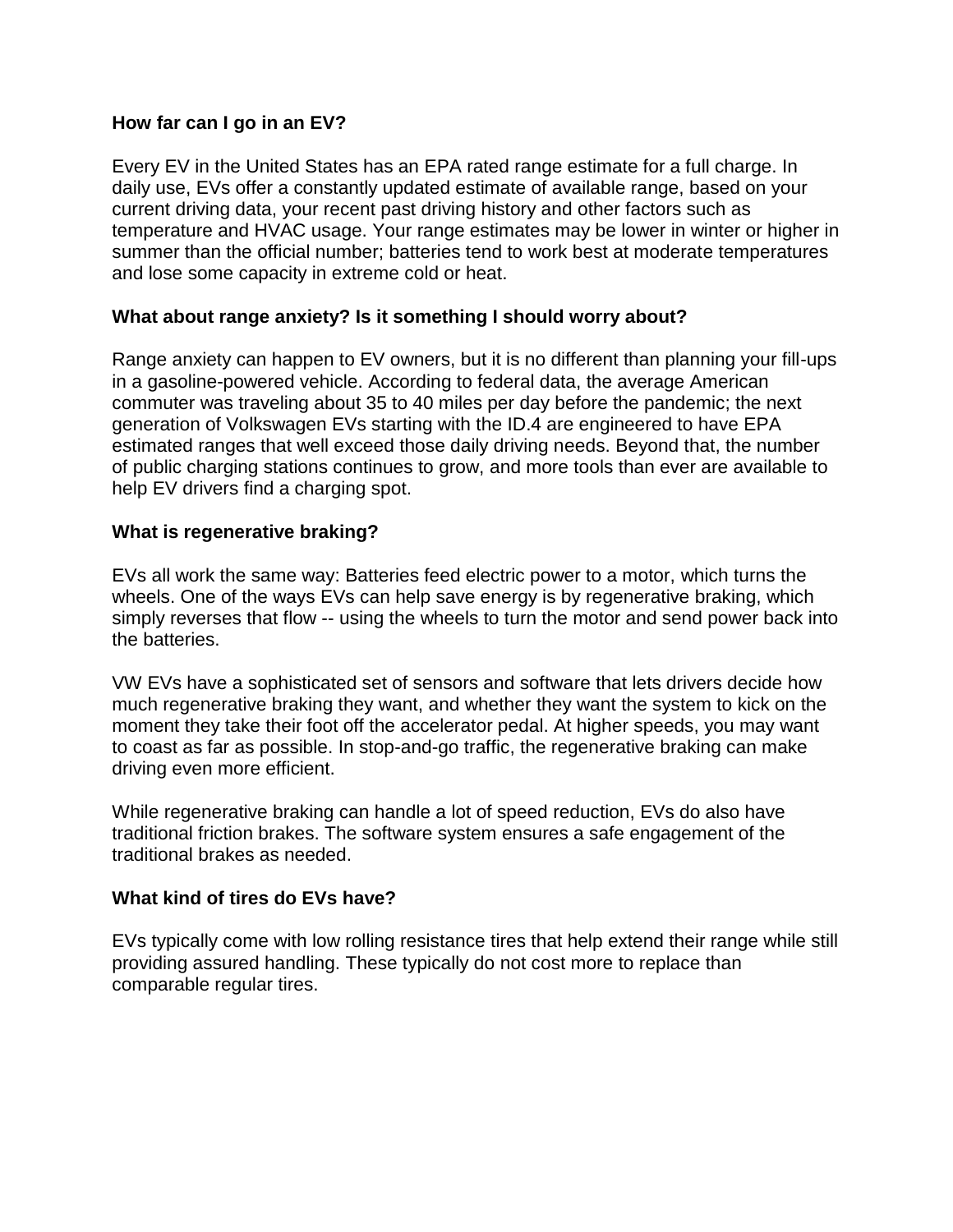## **Are the wheels on an EV different from those on other vehicles?**

Well-designed EVs minimize aerodynamic drag as much as possible to maximize their range. Wheels designed to smooth the air flow around the car can make a noticeable contribution to range in most EVs.

### **What about a transmission?**

VW EVs do not have a traditional multi-gear transmission and do not rquire them. The motor connects with the wheels via a single-speed gearbox. You can set different driving modes that offer either more sporty acceleration, or those that can help save energy and are designed to extend your driving range.

## **SAVING THE PLANET WITH AN EV**

## **Do EVs really reduce carbon dioxide compared to gas vehicles?**

Yes, they can over time, especially when they use renewable energy sources.

While EVs do require slightly more energy to build, they can make up that CO2 deficit and then some over their useful lifetimes. Exactly how much less CO2 emissions driving an electric vehicle results when compared to driving a gasoline-powered vehicle depends on the source of the electricity the owner uses for charging, which varies by geographic region. Low or no CO2 power generation includes nuclear pwoer plants and green power generation such as wind and solar. As electric grids continue to move toward cleaner power generation (which also includes substituting less expensive and cleaner burning natural gas for coal), the CO2 benefits of EVs will continue to grow. But even at today's mix of energy sources in the United States, electric vehicles can have a significant CO2 benefit, as most emissions are lower for electricity generation than burning gasoline.

### **Do electric vehicles cost more or less than comparable internal combustion engine vehicles?**

Electric vehicles typically have higher MRSPs than comparable gas-powered vehicles due to the expense of batteries. That said, many electric vehicles, including the upcoming Volkswagen ID.4, qualify for government incentives, such as a potential U.S. federal tax credit of up to \$7,500. They can also be cheaper to run, as the cost of charging is generally lower than the cost of gas to drive a comparable distance. Plus there are fewer parts that need servicing (i.e., no more oil changes), which can result in lower scheduled maintenance costs. Depending on how long you own the car and how much you drive, these lower costs may help offset an EV's initial higher purchase price.

Volkswagen's strategy to make electric vehicles more affordable and available for millions of people involves driving down the cost of the components, including batteries.